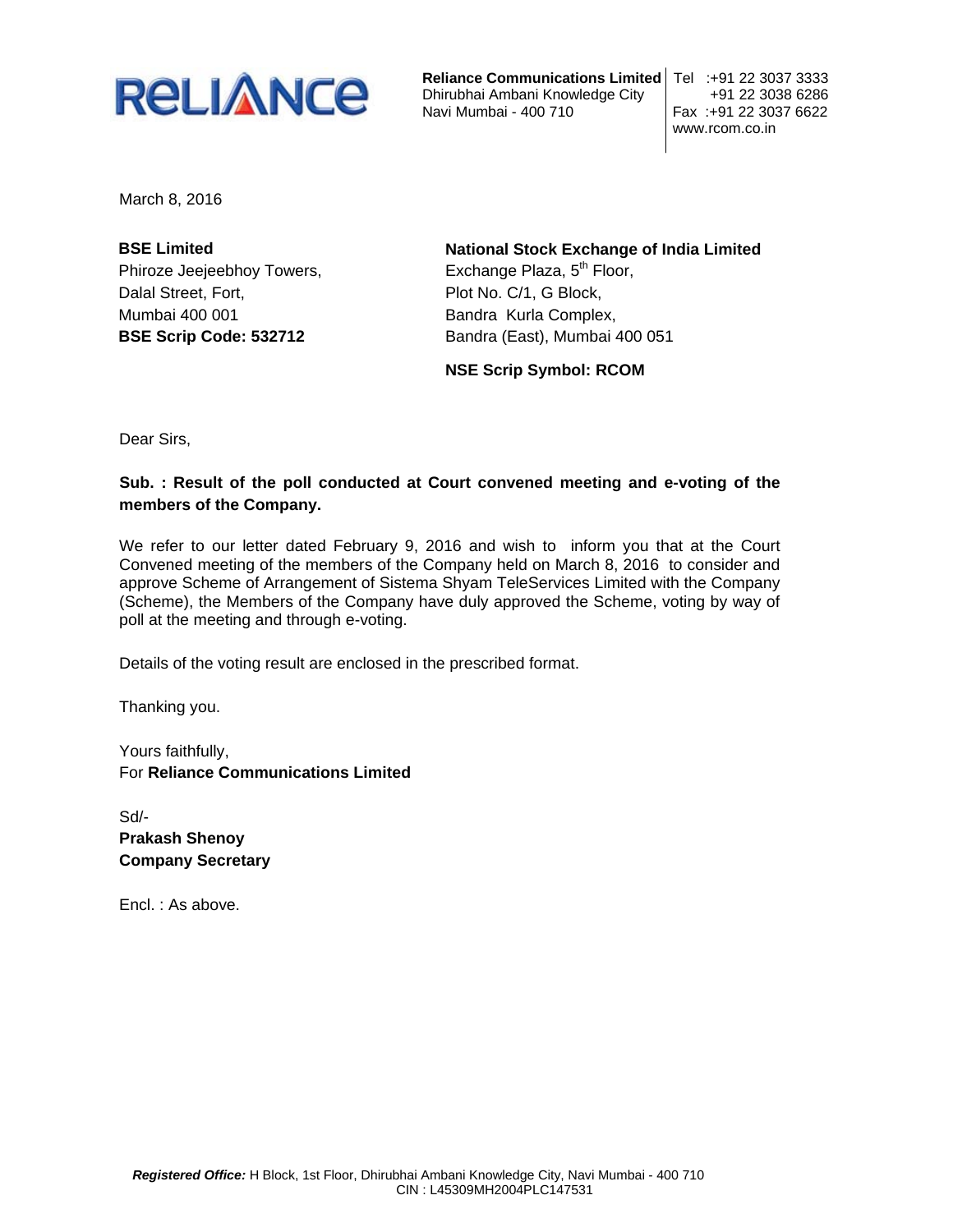## **Reliance Communications Limited**

| Date of the Court Convened Meeting                             | March 8, 2016                                                                    |  |  |
|----------------------------------------------------------------|----------------------------------------------------------------------------------|--|--|
|                                                                |                                                                                  |  |  |
| Total number of shareholders on record date                    | March 1, 2016, cut off date for reckoning the voting rights of the shareholders, |  |  |
|                                                                | total number of shareholders 16,22,586                                           |  |  |
| No. of shareholders present in the meeting either in person or |                                                                                  |  |  |
| through proxy                                                  |                                                                                  |  |  |
| Promoters and Promoter Group                                   | 14                                                                               |  |  |
| Public                                                         | 1598                                                                             |  |  |
| No. of Shareholders who attended the meeting through Video     |                                                                                  |  |  |
| Conferencing                                                   |                                                                                  |  |  |
| Promoters and Promoter Group                                   | Not arranged                                                                     |  |  |
| Public                                                         | Not arranged                                                                     |  |  |

## **Details of the Agenda:**

To consider and, if thought fit, approve with or without modification(s), the Resolution under Sections 391 to 394 of the Companies Act, 1956 (including any statutory modification(s) or re-enactment thereof for the time being in force) for approval of the Scheme of Arrangement of Sistema Shyam TeleServices Limited ("Transferor Company") with Reliance Communications Limited ("Transferee Company") and their respective shareholders and creditors.

| <b>Resolution required: (Ordinary/Special)</b>                 | Majority in number representing three-fourths in value of members as |
|----------------------------------------------------------------|----------------------------------------------------------------------|
|                                                                | required under Section 391 of the Companies Act, 1956.               |
| Whether Promoter/ Promoter group are interested in the agenda/ | No                                                                   |
| resolution                                                     |                                                                      |

| Category | Mode of<br>voting    | No. of<br>shares<br>held | No. of<br>votes<br>polled | % of Votes<br>Polled on<br>outstanding<br>shares | <b>No. of Votes</b><br>- in favour | No. of<br>Votes $-$<br>against | % of Votes<br>in favour<br>on votes<br>polled | % of Votes<br>against on<br>votes<br>polled |
|----------|----------------------|--------------------------|---------------------------|--------------------------------------------------|------------------------------------|--------------------------------|-----------------------------------------------|---------------------------------------------|
|          |                      | (1)                      | (2)                       | $(3)=[(2)/(1)]^*$<br>100                         | (4)                                | (5)                            | $(6)=[(4)/(2)]$<br>$*100$                     | $(7)=[(5)/(2)]$<br>$*100$                   |
| Promoter | E-Voting             |                          | 11845709                  | 0.8087                                           | 11845709                           |                                | 100                                           |                                             |
| and      | Poll                 | 1464696844               | 1451851135                | 99.1230                                          | 1451851135                         |                                | 100                                           | 0                                           |
| Promoter | <b>Postal Ballot</b> | <b>NA</b>                | <b>NA</b>                 | <b>NA</b>                                        | <b>NA</b>                          | <b>NA</b>                      | <b>NA</b>                                     | <b>NA</b>                                   |
| Group    | (if applicable)      |                          |                           |                                                  |                                    |                                |                                               |                                             |
|          | <b>Total</b>         | 1464696844               | 1463696844                | 99.9317                                          | 1463696844                         |                                | 100                                           | $\mathbf 0$                                 |